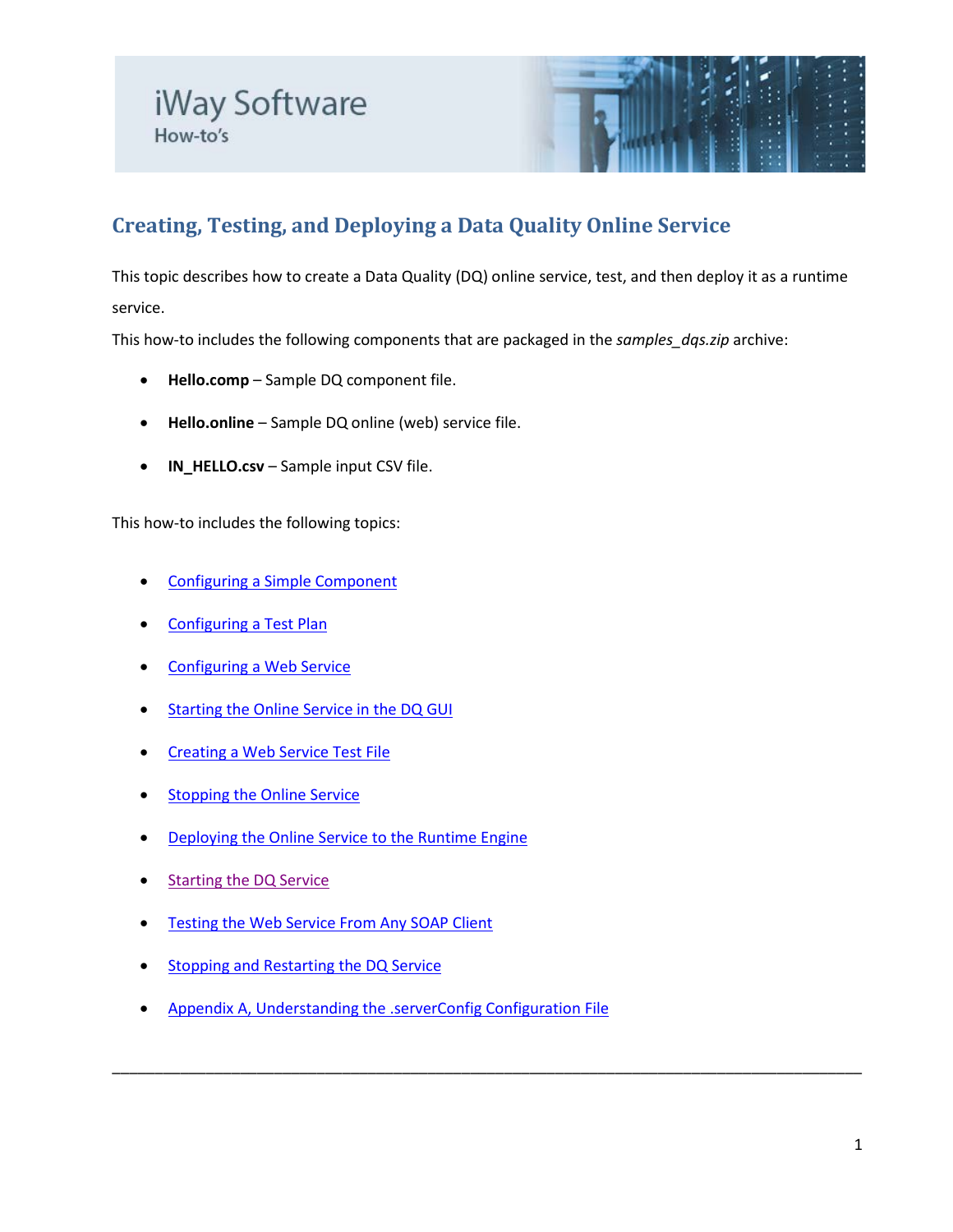# <span id="page-1-0"></span>**Configuring a Simple Component**

A Data Quality (DQ) online service must be based on a DQ component (.comp file) with an integration input and output.

| input.csv                      | ீ 11.02 Batch                                                                                                | 田 names.csv                      | THE OUT_SOA_NAM                               | <b>C</b> Hello.comp $\boxtimes$ | $v_{2}$ |
|--------------------------------|--------------------------------------------------------------------------------------------------------------|----------------------------------|-----------------------------------------------|---------------------------------|---------|
| Component Goals\               | Hello - echoes greeting to input name                                                                        |                                  |                                               |                                 |         |
| in<br><b>Integration Input</b> | $r = f(x)$<br>Column Assigner<br>Column Assigner<br><b>A</b> Properties of Column Assigner (Column Assigner) | out<br><b>Integration Output</b> |                                               |                                 |         |
|                                | Column Assigner<br>src_full_name                                                                             |                                  | <b>Column Assigner</b><br>General<br>Advanced |                                 |         |
|                                |                                                                                                              | Id:                              | Column Assigner<br>Assignments:<br>Column     | Expression                      |         |
|                                |                                                                                                              | *                                | 1 src_full_name                               | "Hello " + src_full_name + "!"  |         |

The sample component that is included with this how-to (*Hello.comp*) accepts a single field (*src\_full\_name*) as the input and adds a greeting, which is returned.

### <span id="page-1-1"></span>**Configuring a Test Plan**

You can test the component locally by calling it from a test plan.

1. Drag and drop the component (*Hello.comp*) onto a test plan.

| IN_HELLO<br>$\frac{1}{\sqrt{2}}$<br><b>Text File Reader</b><br>Properties of Component (Component)          |                                                                      | All<br>$\blacksquare$ Input<br><b>Cold Output</b> |
|-------------------------------------------------------------------------------------------------------------|----------------------------------------------------------------------|---------------------------------------------------|
| Component<br>"John"<br>"Smith"<br>Columns<br>Component<br>ů<br>Hello<br>Parameters<br>ou<br>$\overline{TX}$ | <b>Columns</b><br>$\overline{\phantom{a}}$ in (in)<br>src_full_name: | name                                              |

2. Create a simple input CSV file containing a column called *Name* and drag it onto the plan.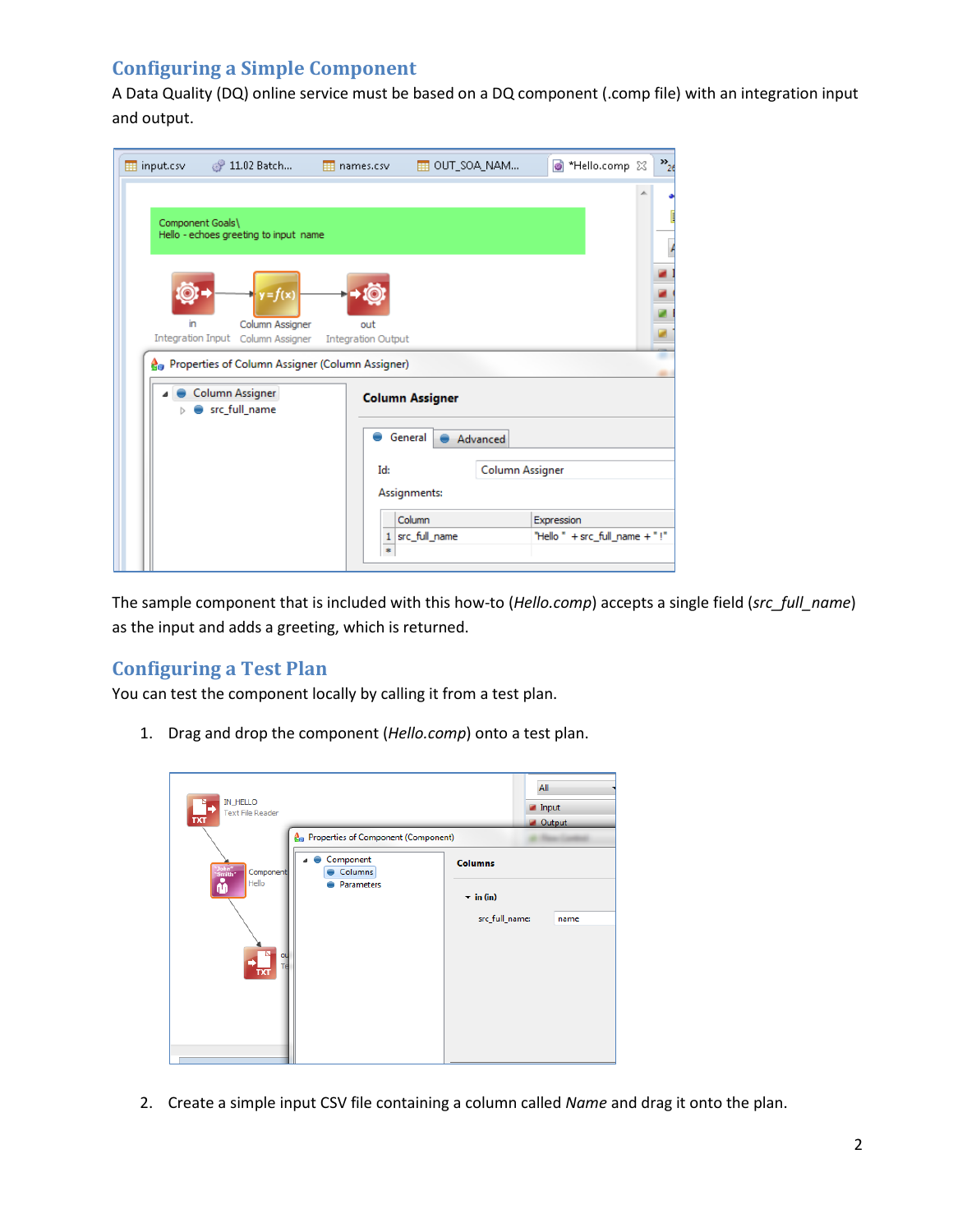| I ⊞I OUT_SOA_NAM         | HelloTest.plan | ■ IN_HELLO.csv ⊠ |
|--------------------------|----------------|------------------|
| Name<br>Bond, James Bond |                |                  |
|                          |                |                  |
|                          |                |                  |

- 3. Map the input column from the input CSV file (for example, *Name*) to the column used by the *Hello.comp* component (*src\_full\_name*).
- 4. Add a Text File Writer step to the plan and connect all of the components.
- 5. Edit and save the component logic. Test the plan locally until you are satisfied with the result.

The following image shows the sample output that is returned by the plan.

|  | ⊞ OUT_SOA_NAM                     | HelloTest.plan | 目<br>IN H |
|--|-----------------------------------|----------------|-----------|
|  | name<br>1 Hello Bond, James Bond! |                |           |

### <span id="page-2-0"></span>**Configuring a Web Service**

To configure a web service:

1. Right-click your .comp file (for example, *Hello.comp*) and select *Publish as Online Service* from the context menu.



The Publish as Online Service dialog opens, as shown in the following image.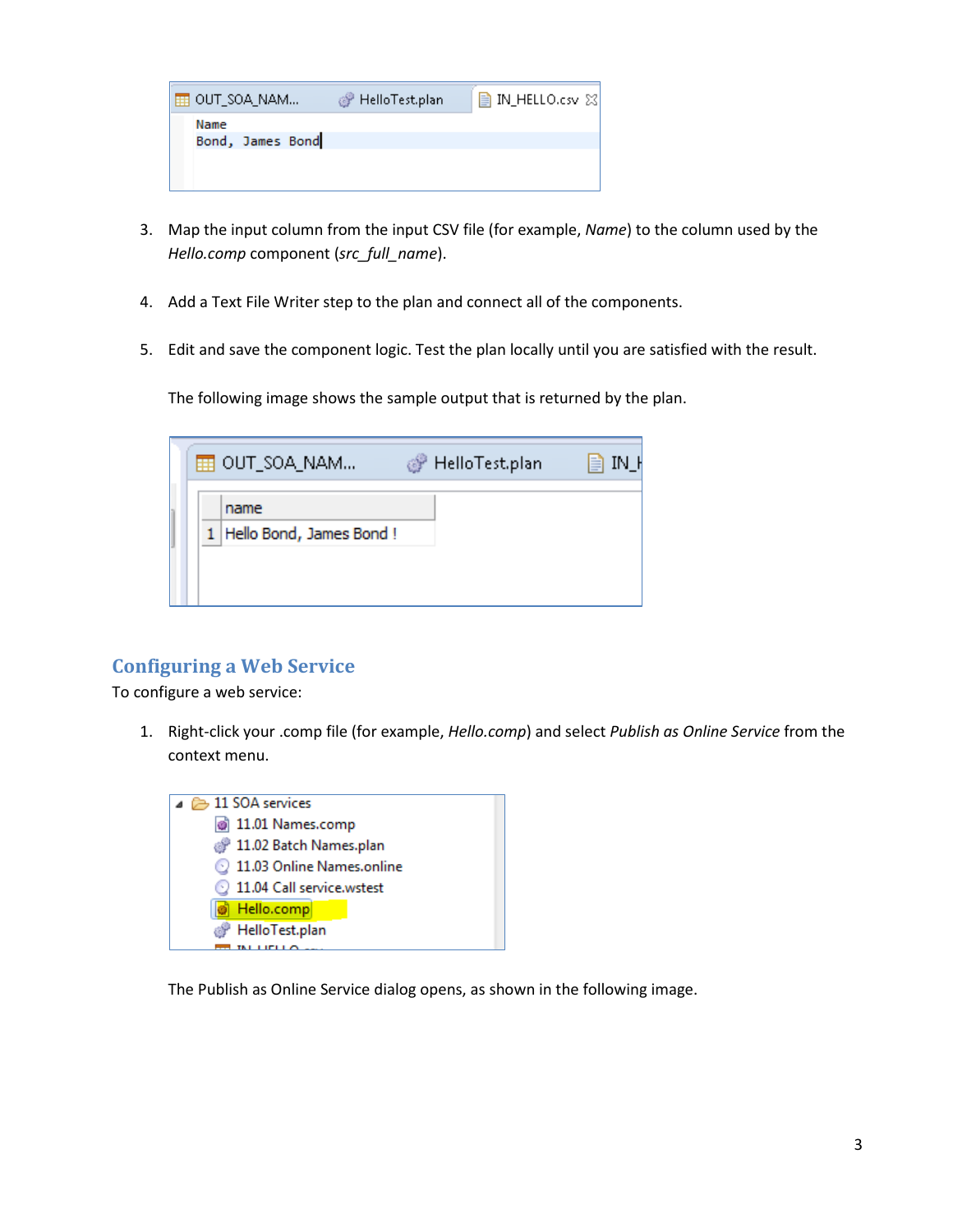| <b>A</b> <sub>n</sub> Publish as Online Service |                                                             | $\mathbf x$<br>回 |
|-------------------------------------------------|-------------------------------------------------------------|------------------|
|                                                 | Publish a Plan or Component File as an Online (Web) Service |                  |
| Container:                                      | workspace://Tutorials/11 SOA services                       | Browse           |
| Service file:                                   | Hello.online                                                |                  |
| Service type:                                   | SOAP over HTTP                                              |                  |
| Service style:                                  | Multi-record service                                        |                  |
| Service name:                                   | Hello                                                       |                  |
| Service location:                               | /Hello                                                      |                  |
|                                                 | Override service with the same name                         |                  |
|                                                 | Start the service when finished                             |                  |
|                                                 | Finish                                                      | Cancel           |

- 2. From the Service style drop-down list, select *Multi-record service*.
- 3. Click *Finish*.

A corresponding .online file is created (for example, *Hello.online*).

**Note:** If you modify the input or output fields in the component at any point, then the .online file must be republished.

#### <span id="page-3-0"></span>**Starting the Online Service in the DQ GUI**

You must first start the online server prior to starting the online services. You can start the server from the GUI, but it is not recommended since it is not intended to be used in a production environment.

Only one service can be started at a time. It is also not possible to set a custom password for restricted services requiring a user role. Starting the server directly from the DQ GUI should only be done for debugging purposes.

To start the online service in the DQ GUI:

1. Double-click the .online file (for example, *Hello.online*), which enables the Run button, as shown in the following image.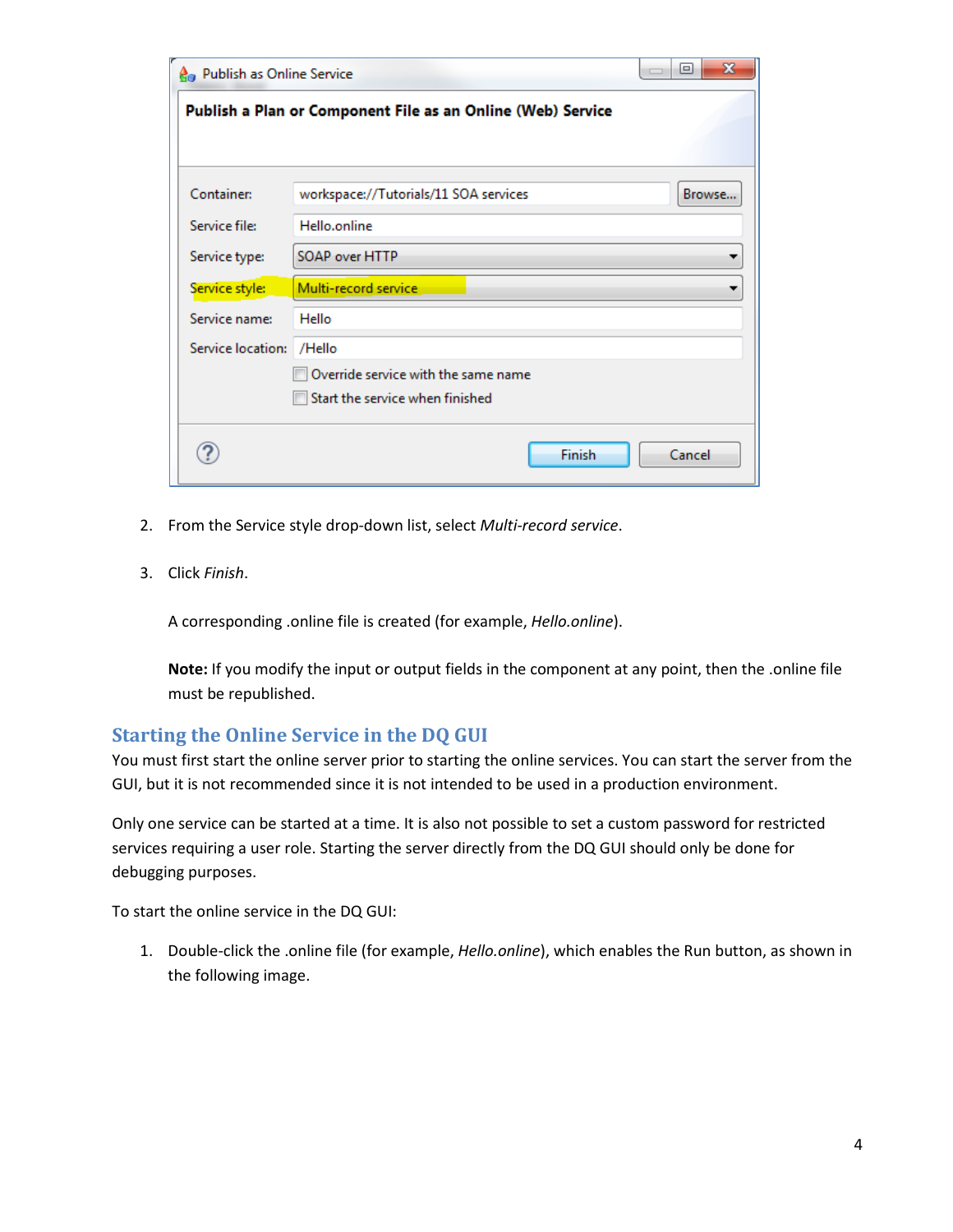| $\mathcal{L} \rightarrow \mathcal{L}$<br>$\circ$ -                                                                                    |                                                               |                                          |                                                                          |              |
|---------------------------------------------------------------------------------------------------------------------------------------|---------------------------------------------------------------|------------------------------------------|--------------------------------------------------------------------------|--------------|
| FEI OUT_SOA_NAM<br>$\overline{\boxplus}$ names.csv $\boxtimes$                                                                        | HelloTest.plan                                                | $\Box$ IN HELLO.csv                      | FEE OUT HELLO.csv                                                        | Hello.online |
| <b>Online Services</b><br>$\bullet$ Hello                                                                                             |                                                               | <b>Online Services</b>                   |                                                                          |              |
| Method (Soap Over Http Method)<br><b>Additional Actions (0)</b>                                                                       |                                                               | <b>Services:</b>                         |                                                                          |              |
|                                                                                                                                       |                                                               | Name                                     | Config File                                                              | Required     |
|                                                                                                                                       |                                                               | Hello<br>$\mathbf{1}$<br>×.              | Hello.comp                                                               |              |
|                                                                                                                                       |                                                               |                                          |                                                                          |              |
|                                                                                                                                       |                                                               | Comments (Hide)                          |                                                                          |              |
|                                                                                                                                       |                                                               |                                          |                                                                          |              |
| Properties 4 Run Results <b>D</b> Console 23                                                                                          |                                                               |                                          | ◆ ◎ ◈ ■ × ※ ● 聞目『                                                        |              |
| Hello.online [Local DQS Online] D:\DQS_STUFF\10\iWay-dqs-10.6.2.ga-2017-03-03-win-x86_64\jre\bin\javaw.exe (Aug 28, 2018, 2:58:48 PM\ |                                                               |                                          |                                                                          |              |
| 28.08.2018 14:58:49 [INFO]                                                                                                            | Starting server on localhost                                  |                                          |                                                                          |              |
| 28.08.2018 14:58:50 [INFO]                                                                                                            | Using following licenses:                                     |                                          |                                                                          |              |
| 28.08.2018 14:58:50 [INFO]                                                                                                            |                                                               |                                          | C:\Users\jp03794\license_iway_10_limited_2018-10-12.plf                  |              |
| 28.08.2018 14:58:50 [INFO]<br>28.08.2018 14:58:50 [INFO]                                                                              |                                                               |                                          | This is a trial license key only. It's valid only till 2018-10-12.       |              |
| 28.08.2018 14:58:50 [INFO]                                                                                                            |                                                               |                                          |                                                                          |              |
| 28.08.2018 14:58:50 [INFO]                                                                                                            |                                                               |                                          | Switching initial logger to RuntimeConfiguration's logging definition    |              |
| 28.08.2018 14:58:50 [INFO]                                                                                                            |                                                               |                                          | Switching to logging setup from C:\Users\jp03794\AppData\Local\Temp\logg |              |
| 28.08.2018 14:58:50 [INFO]                                                                                                            | Starting 'ManagementServiceImpl'                              |                                          |                                                                          |              |
| 28.08.2018 14:58:50 [INFO]<br>28.08.2018 14:58:50 [INFO]                                                                              | Starting 'HttpDispatcher'<br>Starting 'AuthenticationService' |                                          |                                                                          |              |
| 28.08.2018 14:58:50 [INFO]                                                                                                            | Starting 'WebConsoleComponent'                                |                                          |                                                                          |              |
| 28.08.2018 14:58:50 [INFO]                                                                                                            |                                                               | Starting 'SingleOnlineServicesComponent' |                                                                          |              |
| 28.08.2018 14:58:50 [INFO]                                                                                                            |                                                               |                                          | [HttpDispatcher][default] Listening for HTTP requests on port 8888       |              |
| 28.08.2018 14:58:51 [INFO]                                                                                                            | Server startup complete.                                      |                                          |                                                                          |              |

2. Click the *Run* button.

Note that this service is listening on port 8888.

#### <span id="page-4-0"></span>**Creating a Web Service Test File**

Although you can use any web service client tool to test the online service, the DQ GUI provides a web service utility for your convenience.

1. Right-click the .online plan (for example, *Hello.online*), click *New* from the context menu, and then select *Web Service Test*.



The New Web Service Test dialog opens, as shown in the following image.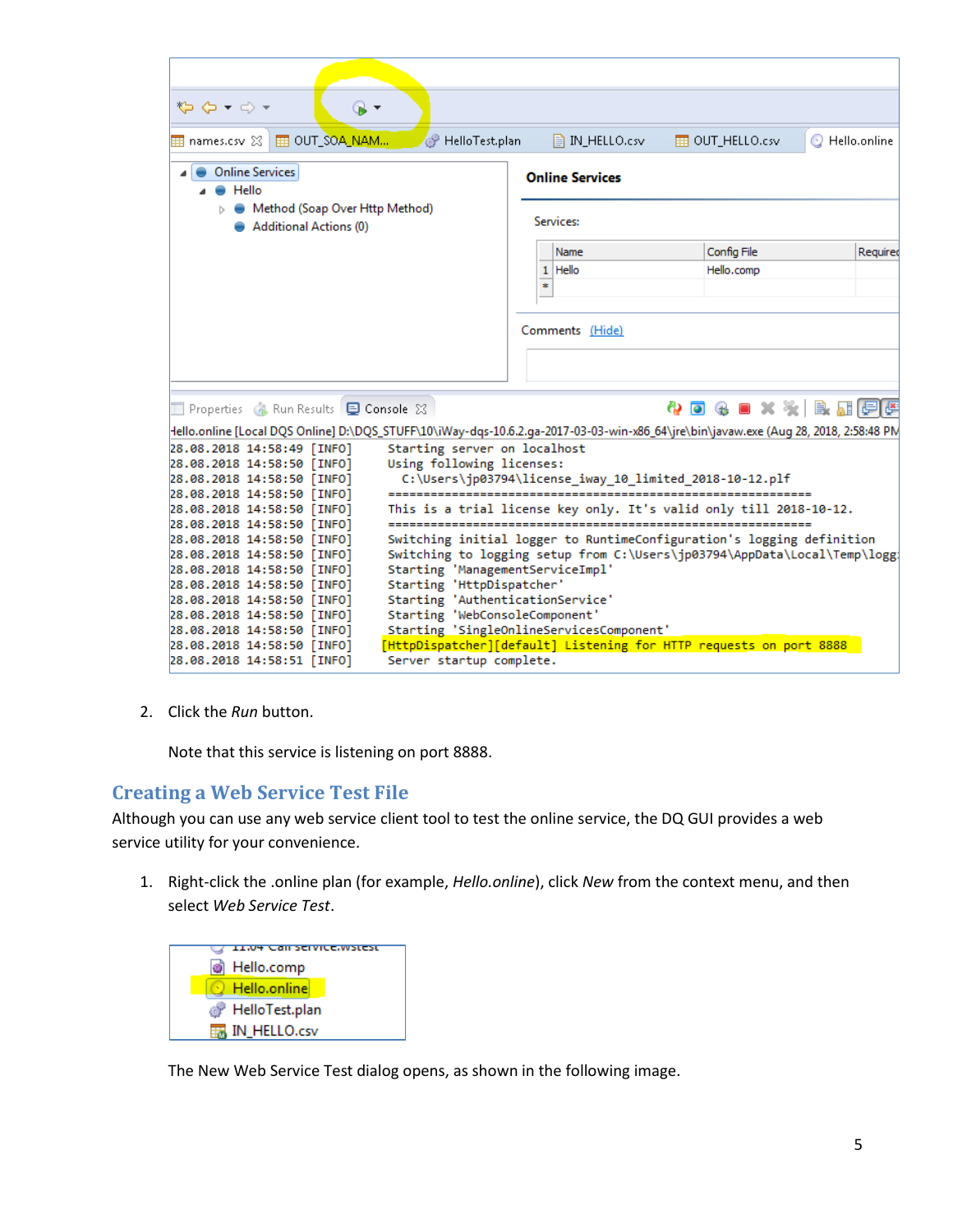| <b>A</b> <sub>n</sub> New Web Service Test |                                                                                      | $\mathbf{x}$<br>▣<br>$\overline{\phantom{a}}$ |
|--------------------------------------------|--------------------------------------------------------------------------------------|-----------------------------------------------|
|                                            | <b>Create New Web Service Test</b><br>This wizard creates new web service test file. |                                               |
|                                            |                                                                                      |                                               |
|                                            | Container: workspace://Tutorials/11 SOA services                                     | Browse                                        |
| Name:                                      | Hello.wstest                                                                         |                                               |
| Test settings                              |                                                                                      |                                               |
| WSDL:                                      | http://localhost:8888/Hello?wsdl                                                     | Browse                                        |
|                                            | SOAP action: Hello                                                                   |                                               |
|                                            |                                                                                      |                                               |
|                                            |                                                                                      |                                               |
|                                            |                                                                                      |                                               |
|                                            |                                                                                      |                                               |
|                                            |                                                                                      | Finish<br>Cancel                              |

2. Enter a name and a WSDL URL in the corresponding fields.

Specify the WSDL URL using the following format:

[http://localhost:8888/](http://localhost:8888/myservicename?wsdl)*myservicenam*e?wsdl

For example:

[http://localhost:8888/](http://localhost:8888/Hello?wsdl)**Hello**?wsdl

The SOAP action field will be automatically populated provided the WSDL URL is valid and the service was started.

3. Click *Finish*.

The Web Service Test utility opens, as shown in the following image.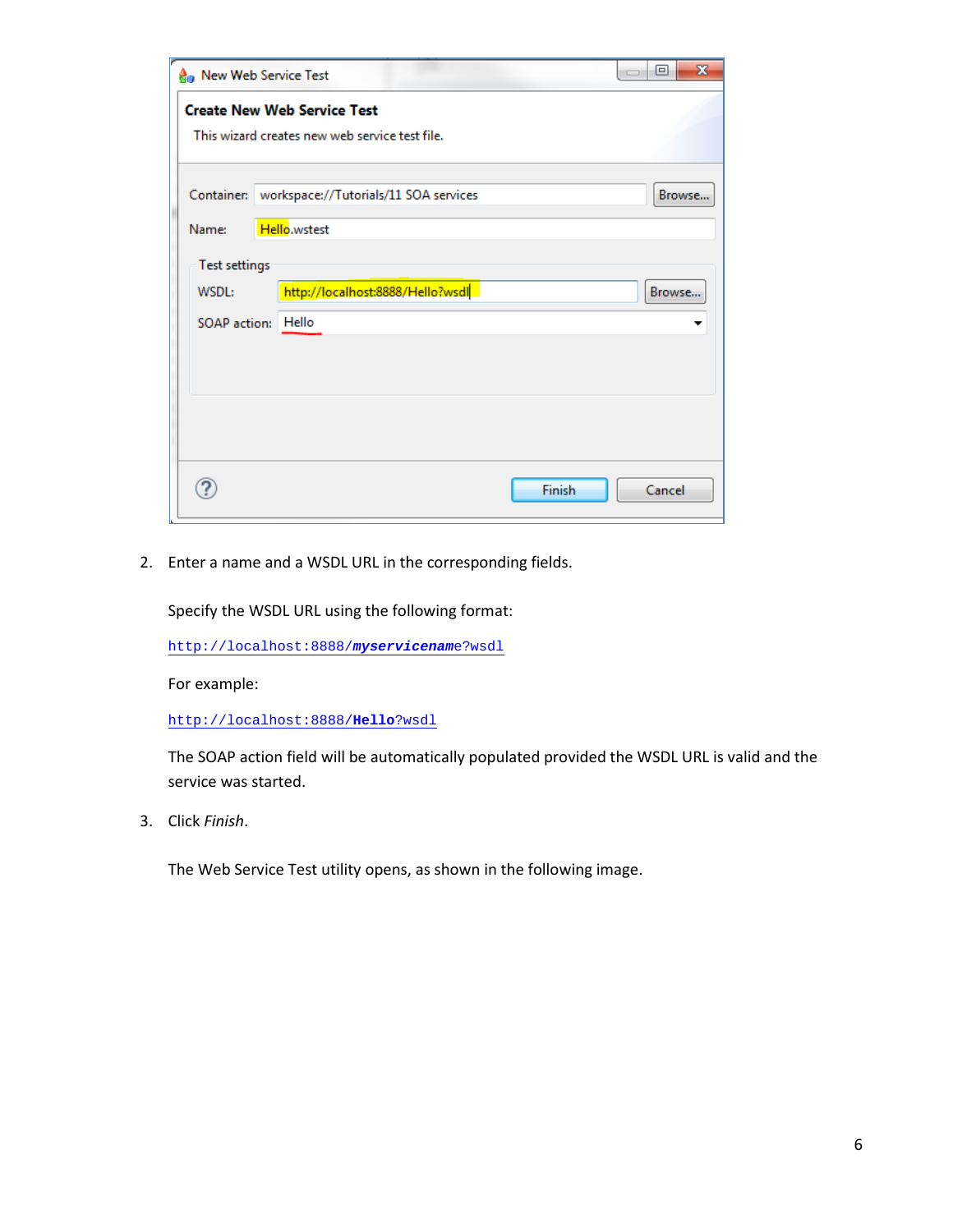| <b>Web Service Test</b>                                                                                                                                                                                                                                                                                                                                    |                     |                                                                      |                                                                                                                                                                                                                                                                                                                                                                   |               |
|------------------------------------------------------------------------------------------------------------------------------------------------------------------------------------------------------------------------------------------------------------------------------------------------------------------------------------------------------------|---------------------|----------------------------------------------------------------------|-------------------------------------------------------------------------------------------------------------------------------------------------------------------------------------------------------------------------------------------------------------------------------------------------------------------------------------------------------------------|---------------|
| <b>SOAP 1.1</b><br>$\cdot$                                                                                                                                                                                                                                                                                                                                 | URL:                | http://localhost:8888/Hello                                          |                                                                                                                                                                                                                                                                                                                                                                   |               |
|                                                                                                                                                                                                                                                                                                                                                            | <b>SOAP</b> action: | Hello                                                                |                                                                                                                                                                                                                                                                                                                                                                   |               |
|                                                                                                                                                                                                                                                                                                                                                            | WSDL:               | http://localhost:8888/Hello?wsdl                                     |                                                                                                                                                                                                                                                                                                                                                                   | <b>Browse</b> |
| <b>Request</b>                                                                                                                                                                                                                                                                                                                                             |                     |                                                                      | <b>Response</b>                                                                                                                                                                                                                                                                                                                                                   |               |
| xml version='1.0' encoding='UTF-8'?<br><soapenv:envelope xmlns:ns1="http://www.example.com/ws" xmlns:soapenv<br=""><soapenv:body><br/><math>\langle</math>ns1:Hello&gt;<br/><math>\langle</math>ns1:in&gt;<br/><math>\langle /ns1:</math>in&gt;<br/><math>\langle</math>/ns1:Hello&gt;<br/></soapenv:body><br/></soapenv:envelope><br>m.<br>$\overline{ }$ |                     | <ns1:src_full_name><mark>Bond, James Bond</mark></ns1:src_full_name> | xml version='1.0' encoding='UTF-8'?<br><soap:envelope <br="" xmlns:soap="http://schemas.xmlsoap.org/soap/envelope/"><soap:body><br/><ns1:helloresponse><br/><math>\langle</math>ns1:out&gt;<br/><ns1:src_full_name>Hello_Bond, James_Bond !<math>\langle /ns1</math>: out &gt;<br/></ns1:src_full_name></ns1:helloresponse><br/></soap:body><br/></soap:envelope> |               |
| <b>Cancel Request</b><br><b>Send Request</b>                                                                                                                                                                                                                                                                                                               | Build Message       |                                                                      | $\overline{\phantom{a}}$<br>m.                                                                                                                                                                                                                                                                                                                                    |               |

A generic SOAP request is generated with sample values.

- 4. Enter a name in the SOAP request.
- 5. Click *Send Request* to test the web service, as shown in the following image.

| <b>SOAP 1.1</b>                                                                                                                                                                                                                                                                                                               | URL:               | http://localhost:8888/Hello                                      |                                                                                                                                                                                                                                                                                                                                                                                      |               |
|-------------------------------------------------------------------------------------------------------------------------------------------------------------------------------------------------------------------------------------------------------------------------------------------------------------------------------|--------------------|------------------------------------------------------------------|--------------------------------------------------------------------------------------------------------------------------------------------------------------------------------------------------------------------------------------------------------------------------------------------------------------------------------------------------------------------------------------|---------------|
|                                                                                                                                                                                                                                                                                                                               | SOAP action: Hello |                                                                  |                                                                                                                                                                                                                                                                                                                                                                                      |               |
|                                                                                                                                                                                                                                                                                                                               | WSDL:              | http://localhost:8888/Hello?wsdl                                 |                                                                                                                                                                                                                                                                                                                                                                                      | <b>Browse</b> |
| <b>Request</b>                                                                                                                                                                                                                                                                                                                |                    |                                                                  | <b>Response</b>                                                                                                                                                                                                                                                                                                                                                                      |               |
| xml version='1.0' encoding='UTF-8'?<br><soapenv:envelope xmlns:ns1="http://www.example.com/ws" xmlns:soapenv<br=""><soapenv:body><br/><ns1:hello><br/><math>\langle</math>ns1:in&gt;<br/><math>\langle /ns1; in \rangle</math><br/><math>\langle</math>/ns1:Hello&gt;<br/></ns1:hello></soapenv:body><br/></soapenv:envelope> |                    | <ns1:src full="" name=""><mark>Bond, James Bond</mark></ns1:src> | xml version='1.0' encoding='UTF-8'?<br><soap:envelope <br="" xmlns:soap="http://schemas.xmlsoap.org/soap/envelope/"><soap:body><br/><ns1:helloresponse><br/><math>\langle</math>ns1:<math>\text{out}\rangle</math><br/><ns1:src full="" name="">Hello Bond, James Bond !</ns1:src><math>\langle /ns1</math>: out &gt;<br/></ns1:helloresponse><br/></soap:body><br/></soap:envelope> |               |

6. View the Response to see the results of your DQ online service.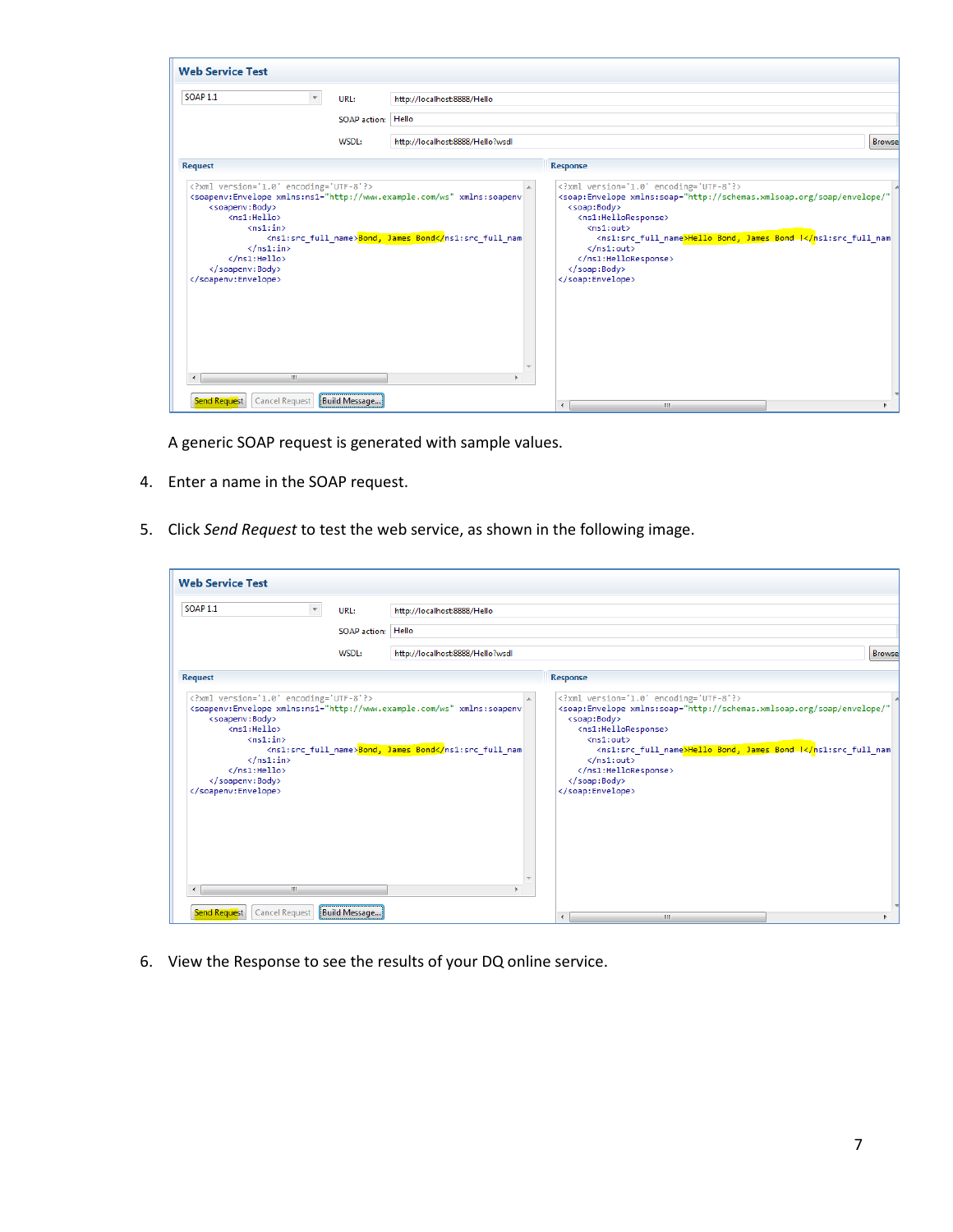## <span id="page-7-0"></span>**Stopping the Online Service**

To stop the online service, click the red square icon, as shown in the following image.

| Ш                                          |  |
|--------------------------------------------|--|
| Response Data   Headers   Raw Response     |  |
| <b>4 0 4 8 X 3 B B G G d d d - d -</b> - d |  |
| avaw.exe (Aug 28, 2018, 2:58:48 PM)        |  |

#### <span id="page-7-1"></span>**Deploying the Online Service to the Runtime Engine**

You can deploy your online service files to the runtime server, which could be a standalone DQ runtime environment or an iSM installation. In an iSM installation, the DQ runtime is stored in the following directory:

#### *<iway\_home>*\etc\dqc

In a standalone DQ runtime environment, copy your .comp and .online files to the following directory:

*<DQ\_runtime>*\server\services

For example:

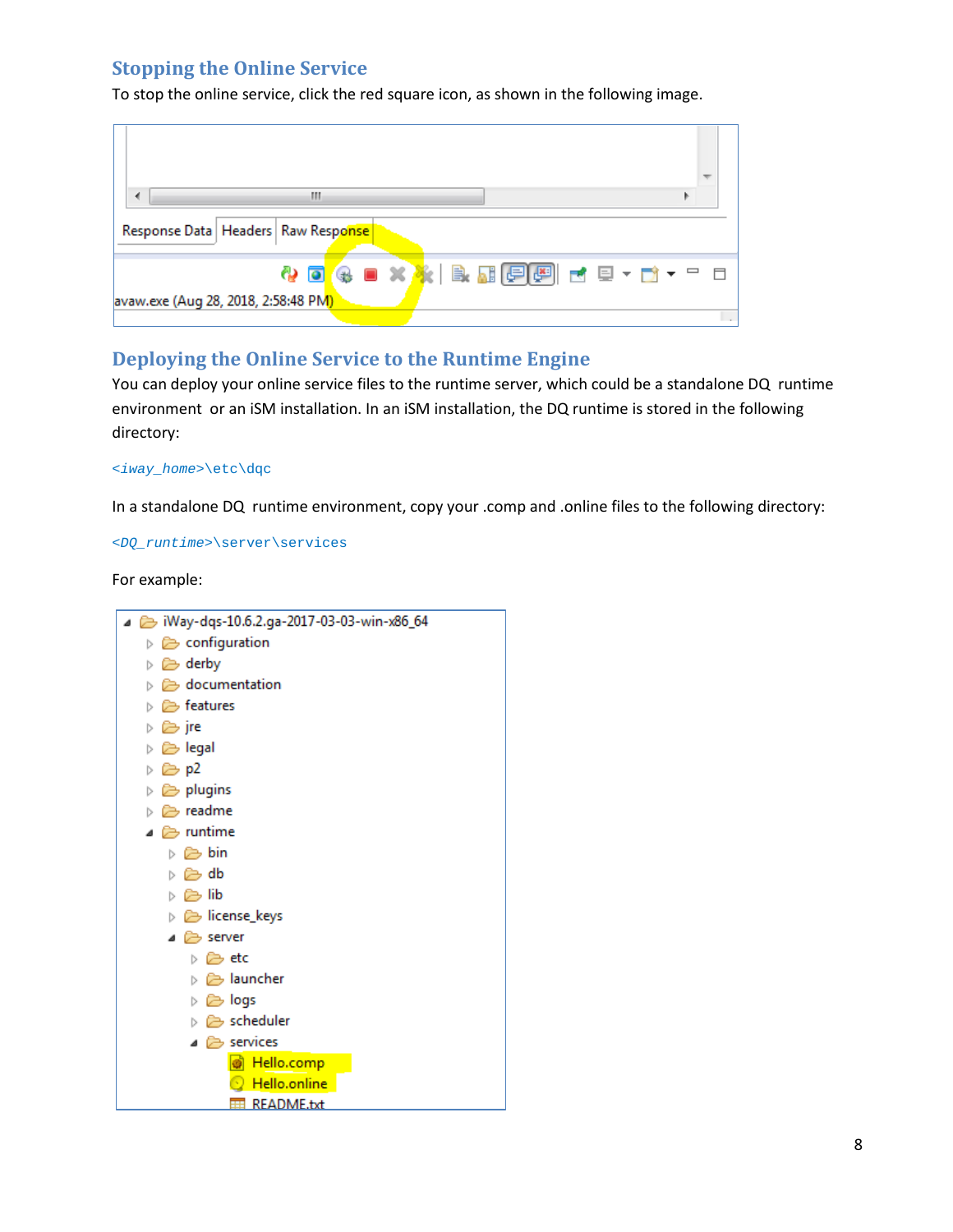### <span id="page-8-0"></span>**Starting the DQ Service**

It is recommended to start the online service using the **OnlineCtl** command line tool, which provides parameters to start and stop the server.

1. Open a command prompt and enter the following commands:

cd *[DQ\_HOME]*\runtime\bin

**OnlineCtl** -config *[DQ\_HOME]*\runtime\server\etc\default.serverConfig **start**

You can use the default configuration file (.serverConfig) if required. For more information on the .serverConfig file, see [Appendix A, Understanding the .serverConfig Configuration File.](#page-10-0)

|                                                          | x<br>a.<br>Monitor: C:\Windows\system32\cmd.exe - OnlineCtl -config D:\DQS_STUFF\10\iWay-dqs-10                                                                    |
|----------------------------------------------------------|--------------------------------------------------------------------------------------------------------------------------------------------------------------------|
| 28.08.2018 14:20:59 [INFO]                               | Server shutdown complete.                                                                                                                                          |
|                                                          | D:\DQS_STUFF\10\iWay-dqs-10.6.2.ga-2017-03-03-win-x86_64\runtime\bin>OnlineCtl<br>config D:\DQS_STUFF\10\iWay-dqs-10.6.2.ga-2017-03-03-win-x86_64\runtime\server\e |
| tc\default.serverConfig start                            | Using java at: "C:∖Program Files\Java\jdk1.8.0_151\bin\java.exe"                                                                                                   |
|                                                          | Using DQC at: "D:\DQS_STUFF\10\iWay-dqs-10.6.2.ga-2017-03-03-win-x86_64\runtime                                                                                    |
| 28.08.2018 15:41:03 [INFO]<br>28.08.2018 15:41:04 [INFO] | Starting server on localhost<br>Using following licenses:                                                                                                          |
| 28.08.2018 15:41:04 [INFO]<br>0–12.plf                   | C:\Users\jp03794\license_iway_10_limited_2018-1                                                                                                                    |
| -----------                                              |                                                                                                                                                                    |
| till 2018-10-12.                                         | This is a trial license key only. It's valid only                                                                                                                  |
| 28.08.2018 15:41:04 [INFO]                               | ========================                                                                                                                                           |
| 28.08.2018 15:41:05 [INFO]                               | Starting 'ManagementServiceImpl'<br>Starting 'HttpDispatcher'                                                                                                      |
| 28.08.2018 15:41:05 [INFO]                               | Starting 'AuthenticationService'                                                                                                                                   |
| 28.08.2018 15:41:05 [INFO]<br>28.08.2018 15:41:05 [INFO] | Starting 'HealthStateProviders'<br>Starting 'WebConsoleComponent'                                                                                                  |
|                                                          | Starting 'HealthStateWebConsole'                                                                                                                                   |
|                                                          | Starting 'OnlineServicesComponent'                                                                                                                                 |
| 28.08.2018 15:41:05 [INFO]                               | [HttpDispatcher][default] Listening for HTTP reque                                                                                                                 |
| sts on port 8888<br>28.08.2018 15:41:06 [INFO]           | Server startup complete.                                                                                                                                           |
|                                                          |                                                                                                                                                                    |
|                                                          |                                                                                                                                                                    |
|                                                          |                                                                                                                                                                    |

**Note:** The default configuration file (.serverConfig) sets the service port to 8888. It also sets the DQ engine to use port 7777 for its own internal control.

#### <span id="page-8-1"></span>**Testing the Web Service From Any SOAP Client**

This section describes how you can test your web service using the free SoapUI utility.

- 1. Create a new SOAP project using SoapUI.
- 2. Specify the WSDL URL in the Initial WSDL field, as shown in the following image.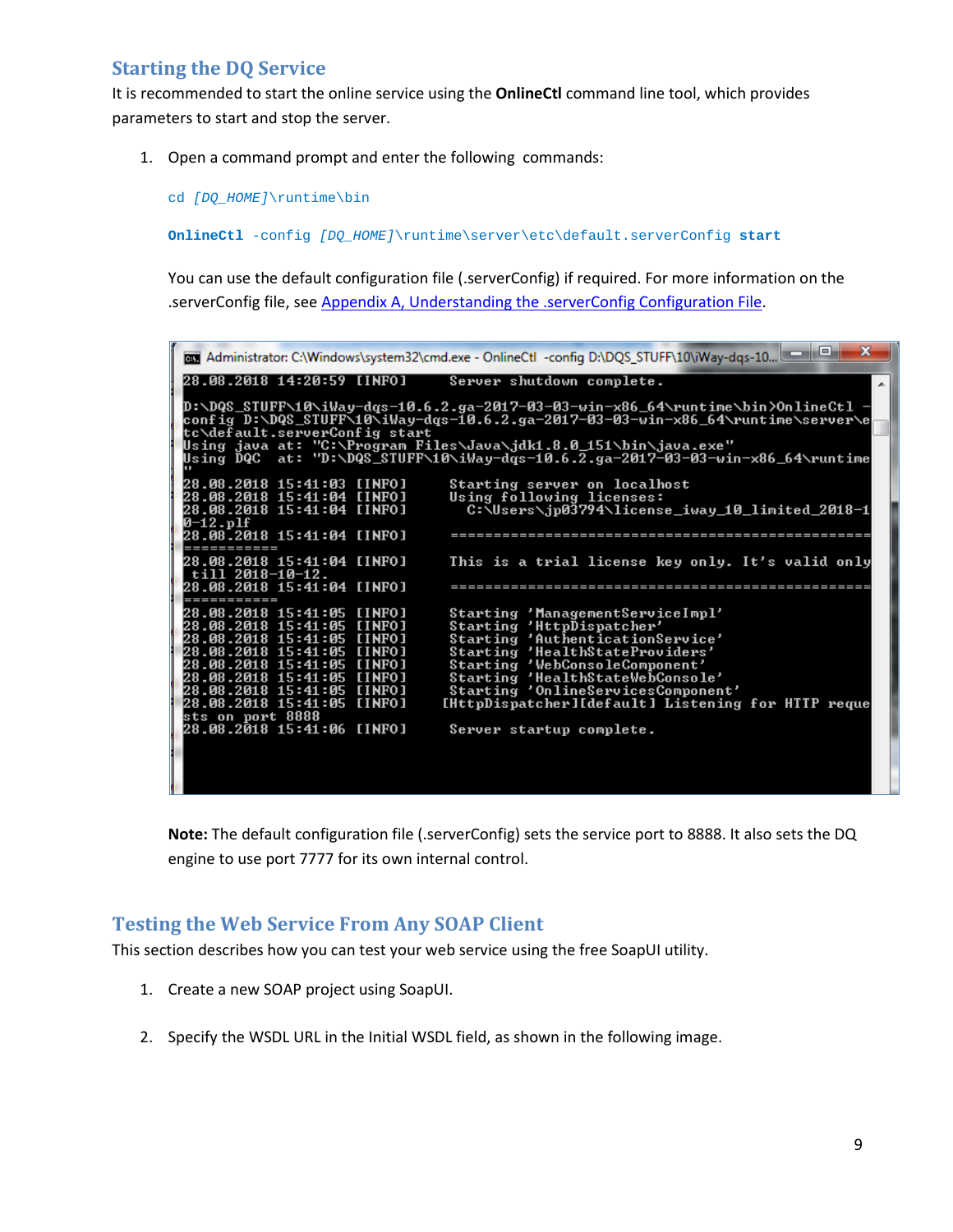| <b>New SOAP Project</b> |                                                                             | х      |
|-------------------------|-----------------------------------------------------------------------------|--------|
| <b>New SOAP Project</b> | Creates a WSDL/SOAP based Project in this workspace                         |        |
| <b>Project Name:</b>    | Hello                                                                       |        |
| Initial WSDL:           | http://localhost:8888/Hello?wsdl<br>Browse                                  |        |
|                         | Create Requests: V Create sample requests for all operations?               |        |
|                         | Create TestSuite: Creates a TestSuite for the imported WSDL                 |        |
| <b>Relative Paths:</b>  | Stores all file paths in project relatively to project file (requires save) |        |
|                         | Ωk                                                                          | Cancel |

3. Enter a name in the SOAP request (*src\_full\_name* field) and execute the test, as shown in the following image.



## <span id="page-9-0"></span>**Stopping and Restarting the DQ Service**

During testing you may want to restart the DQ service often, whenever a change to the logic is made. It may be more convenient to do the following:

- 1. Leave the first OnlineCtl command session running, which started the DQ service.
- 2. Start another OnlineCtl command session by opening a command prompt and entering the following:

cd *[DQ\_HOME]*\runtime\bin

3. Enter the following command to stop the DQ service:

OnlineCtl -config *[DQ\_HOME]*\runtime\server\etc\default.serverConfig **stop**

**Note:** The configuration file (.serverConfig) is required to identify the correct port.